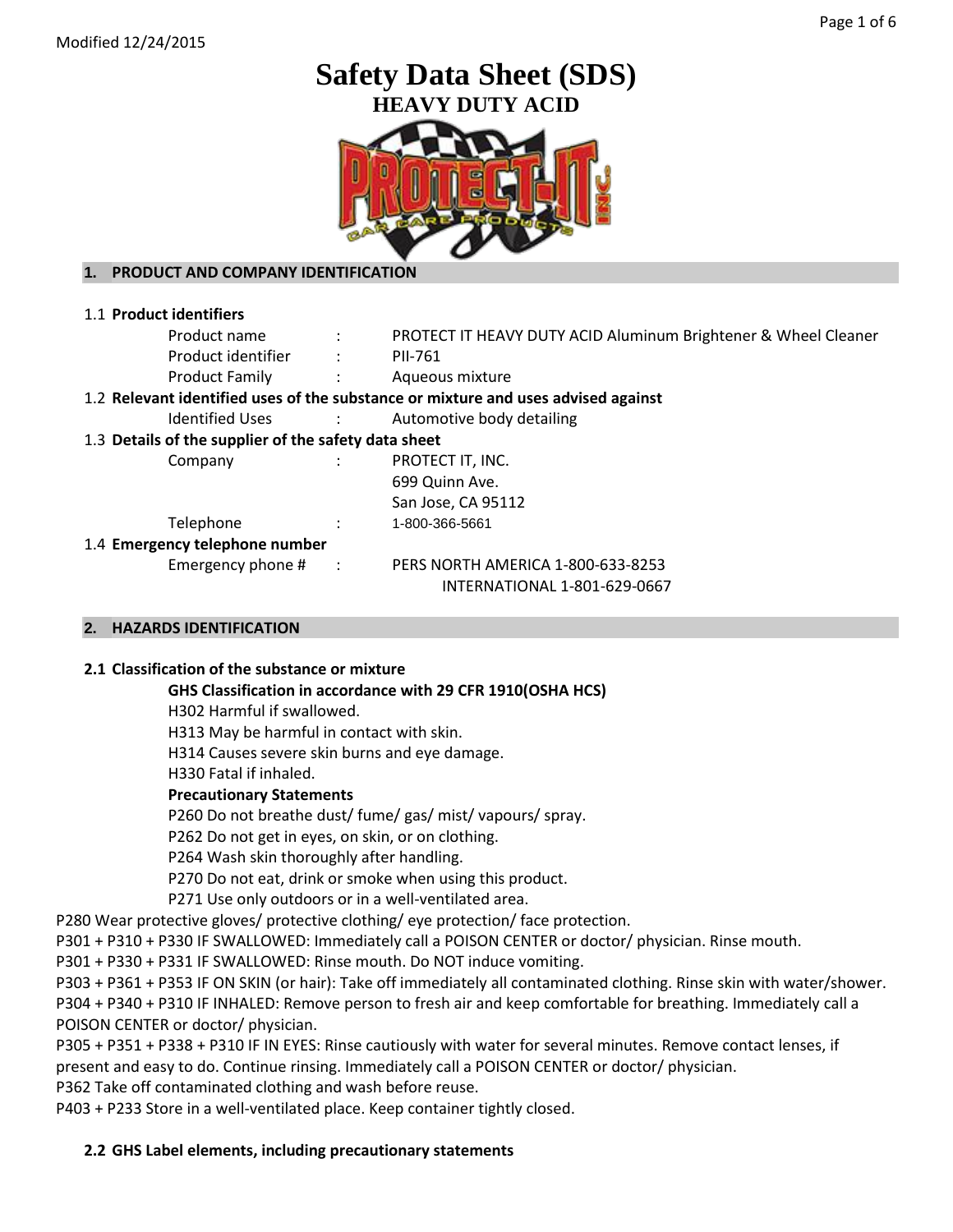Modified 12/24/2015 **SIGNAL WORD: WARNING PICTOGRAM**



### **3. COMPOSITION/INFORMATION ON INGREDEINTS**

| Component                           | <b>CAS number</b> | <b>Warnings</b> | Concentration |
|-------------------------------------|-------------------|-----------------|---------------|
| NONIONIC SURFACTANT<br><b>BLEND</b> | <b>MIXTURE</b>    |                 | >5%           |
| <b>HYDROFLOURIC ACID</b>            | 7664-39-3         |                 | 5-10%         |
| <b>2-BUTOXY ETHANOL</b>             | 111-76-2          |                 | $1 - 5%$      |
| SULFURIC ACID                       | 7664-93-9         |                 | 5-10%         |
|                                     |                   |                 |               |
|                                     |                   |                 |               |
|                                     |                   |                 |               |

#### **4. FIRST AID MEASURES**

## **First aid procedures**

#### **After inhalation:**

Get victim to fresh air. Give artificial respiration or oxygen if breathing has stopped. Get

prompt medical attention. Do not give fluids if victim is unconscious. If victim is consious, rinse mouth with water and contact emergency number listed in section 1.4.

#### **After contact with skin:**

Immediately wash skin with water. May cause irritation, burns or skin damage. Seek medical

attention if irritation or allergic reaction is present. Remove contaminated clothing, shower immediately.

#### **After contact with eyes:**

Immediately flush eyes with running water for at least 15 minutes, occasionally lifting the

upper and lower eyelids. Seek prompt medical attention if redness or irritation occurs. Remove contact lenses if able. Seek medical advice.

## **After ingestion:**

Rinse mouth with water, contact poison control center or emergency number listed in section 1.4. Consult a physician. Never give anything by mouth to an unconscious person.

#### **Advice to doctor / Treatment:**

None known.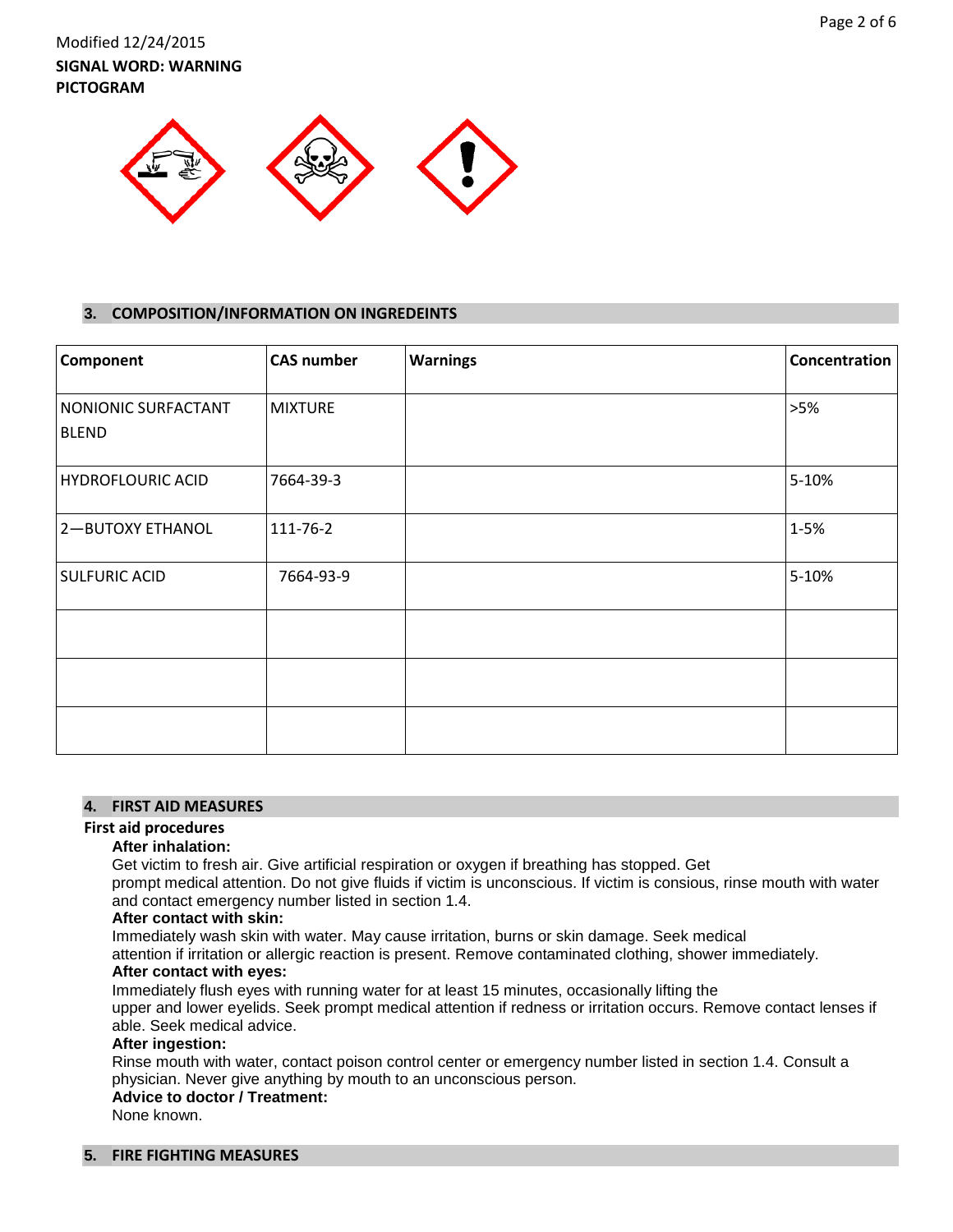| Modified 12/24/2015                        |                                              |                                                                                                                                                                                                          |
|--------------------------------------------|----------------------------------------------|----------------------------------------------------------------------------------------------------------------------------------------------------------------------------------------------------------|
|                                            | Flashpoint: Unknown, aqueus mixture.         |                                                                                                                                                                                                          |
|                                            | Lower explosion limit: Not applicable        |                                                                                                                                                                                                          |
|                                            | <b>Upper explosion limit: Not applicable</b> |                                                                                                                                                                                                          |
|                                            | Self ignition: Not applicable                |                                                                                                                                                                                                          |
|                                            | Ignition temperature: not tested.            |                                                                                                                                                                                                          |
|                                            |                                              | Hazardous combustion products: carbon oxides, sulfur oxides.                                                                                                                                             |
|                                            |                                              | Extinguishing media: water spray jet, alcohol-resistant foam, carbon dioxide, dry powder.<br>Special fire fighting procedure: Apply alcohol-type or all purpose-type foams by manufacturers' recommended |
|                                            |                                              | techniques for large fires or water spray. Use carbon dioxide or dry chemical media for small fires.  Use self-                                                                                          |
|                                            |                                              | contained breathing apparatus and protective equipment. Cool endangered containers with water jet.                                                                                                       |
|                                            |                                              | Unusual fire and explosion hazards: Product can potentially float on water                                                                                                                               |
|                                            |                                              |                                                                                                                                                                                                          |
| <b>6. ACCIDENTAL RELEASE MEASURES</b>      |                                              |                                                                                                                                                                                                          |
| <b>Personal Precautions</b>                |                                              | Use the Personal protective Equipment recommended in Section 8 of this SDS                                                                                                                               |
|                                            | <b>Environmental Precautions</b>             | Spilled product may present a slipping hazard or result in unintended                                                                                                                                    |
|                                            |                                              | fumes or contact. Please absorb excess, rinse area and ensure adequate                                                                                                                                   |
|                                            |                                              | ventilation.                                                                                                                                                                                             |
|                                            |                                              |                                                                                                                                                                                                          |
| <b>Methods for Containments</b>            |                                              |                                                                                                                                                                                                          |
| and Clean-up                               |                                              | Contain large spills as best as possible. Dam flow with appropriate inert                                                                                                                                |
|                                            |                                              | materials and absorb centralized spillage with inert material such as vermiculite,                                                                                                                       |
|                                            |                                              | cat litter or diamaceous earth. Sweep and dispose of as needed. For small spills,                                                                                                                        |
|                                            |                                              | wipe away and wash exposed area.                                                                                                                                                                         |
|                                            |                                              |                                                                                                                                                                                                          |
| 7. HANDLING AND STORAGE                    |                                              |                                                                                                                                                                                                          |
| <b>Handling</b>                            |                                              | Wear gloves while in use, protect hands, face and skin from exposure. Dispose                                                                                                                            |
|                                            |                                              | of any contaminated clothing.                                                                                                                                                                            |
| <b>Storage</b>                             |                                              | Store with caution. Do not store in temperatures above 120F. Bottle/container                                                                                                                            |
|                                            |                                              | may swell and or fumes accumulate. Store in adequate ventilation.                                                                                                                                        |
|                                            |                                              |                                                                                                                                                                                                          |
|                                            |                                              | 8. EXPOSURE CONTROLS/PERSONAL PROTECTION                                                                                                                                                                 |
| <b>Exposure Guideline Comments</b>         |                                              | <b>Exposure Limits:</b>                                                                                                                                                                                  |
| 2-Butoxyethanol                            | 111-76-2                                     | TWA 20.000000 ppm USA. ACGIH Threshold Limit Values (TLV) Remarks Upper                                                                                                                                  |
|                                            |                                              | <b>Respiratory Tract irritation</b>                                                                                                                                                                      |
|                                            |                                              | Eye irritation Substances for which there is a Biological Exposure Index or                                                                                                                              |
|                                            |                                              | Indices. Confirmed animal carcinogen with unknown relevance to humans.                                                                                                                                   |
|                                            |                                              | Potential for dermal absorption.                                                                                                                                                                         |
|                                            |                                              | TWA 50.000000 ppm 240.000000 mg/m3 USA.                                                                                                                                                                  |
|                                            |                                              | Occupational Exposure Limits (OSHA)                                                                                                                                                                      |
| Hydrofluoric acid                          | 7664-39-3                                    | TWA 0.500000 ppm USA.                                                                                                                                                                                    |
|                                            |                                              |                                                                                                                                                                                                          |
|                                            |                                              | C 2.000000 ppm USA. ACGIH Threshold Limit Values (TLV)                                                                                                                                                   |
|                                            |                                              | TWA 3.000000 ppm USA. Occupational Exposure Limits (OSHA) - Table Z-2                                                                                                                                    |
|                                            |                                              | TWA 2.500000 mg/m3 USA. Occupational Exposure Limits (OSHA) - Table Z-1 L                                                                                                                                |
|                                            | imits for Air Contaminants                   |                                                                                                                                                                                                          |
| Sulfuric acid                              | 7664-93-9                                    | TWA 0.2 mg/m3 USA. ACGIH Threshold Limit Values (TLV)                                                                                                                                                    |
|                                            |                                              | TWA 1 mg/m3 USA. OSHA - TABLE Z-1 Limits for Air Contaminants - 1910.1000                                                                                                                                |
|                                            |                                              | TWA 1 mg/m3 USA. Occupational Exposure Limits (OSHA) - Table Z-1 Limits for                                                                                                                              |
|                                            | Air Contaminants                             |                                                                                                                                                                                                          |
|                                            |                                              |                                                                                                                                                                                                          |
| <b>Engineering Controls</b>                |                                              | Adequate ventilation necessary. Appropriate storage.                                                                                                                                                     |
| <b>Personal Protective Equipment (PPE)</b> |                                              |                                                                                                                                                                                                          |
| <b>Eye/Face Protection</b>                 |                                              | Please wear appropriate face/eye protection and a niosh approved respirator.                                                                                                                             |
| <b>Skin Protection</b>                     |                                              | Wear gloves while in use.                                                                                                                                                                                |
| <b>Respiratory Protection</b>              |                                              | Niosh approved respirator for airborne particles if adequate ventilation not                                                                                                                             |
|                                            |                                              |                                                                                                                                                                                                          |
|                                            | present.                                     |                                                                                                                                                                                                          |

Page 3 of 6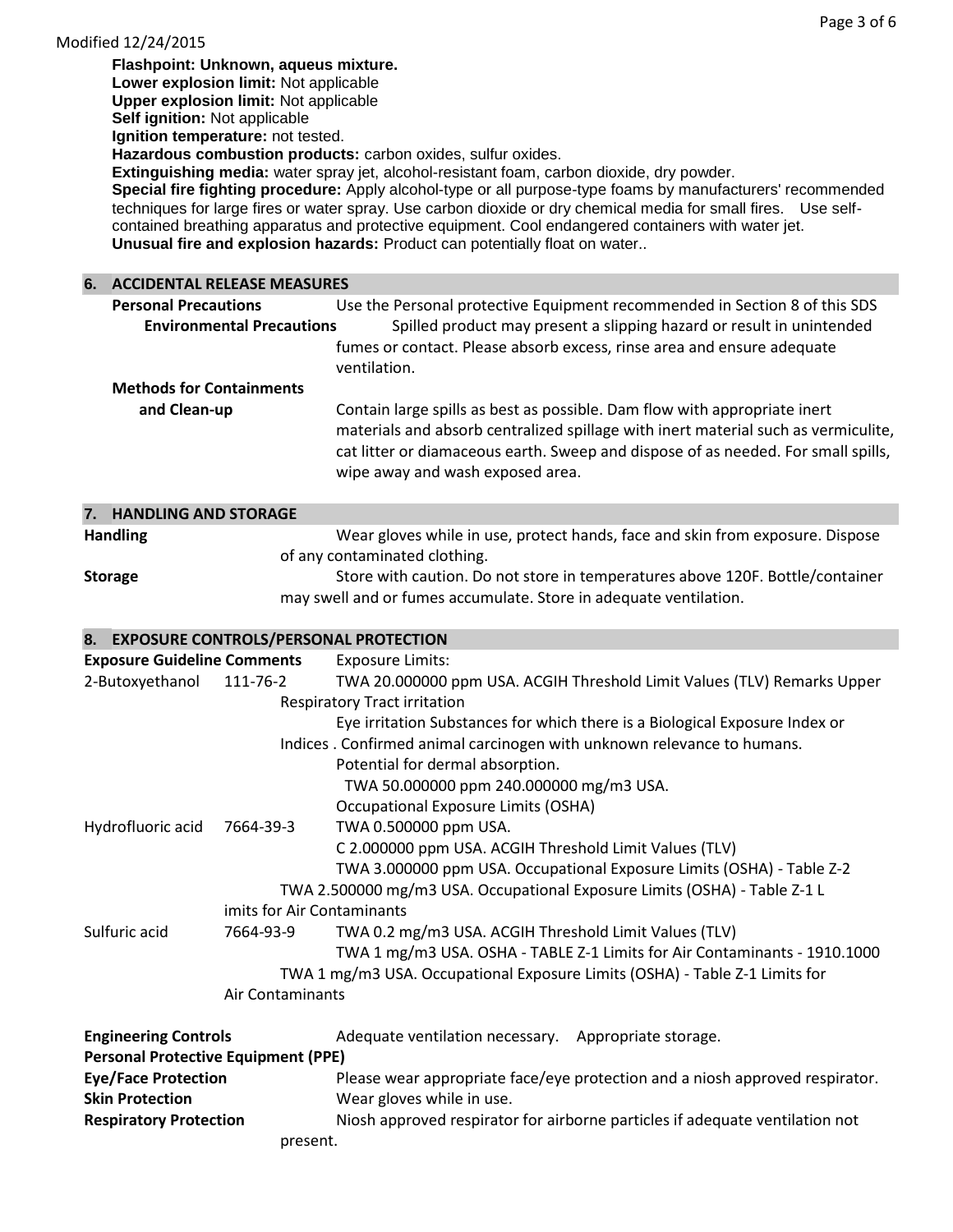**General Hygiene Considerations** Treat products as sum of its components. Oxides and particulate matter may irritate lungs. Wash hands before and after use and before smoking eating or

drinking.

| 9. PHYSICAL AND CHEMICAL PROPERTIES |
|-------------------------------------|
|-------------------------------------|

| <b>Physical State</b>            | liquid            |
|----------------------------------|-------------------|
| Appearance                       | clear             |
| <b>Particle Size</b>             | N/A               |
| Odor                             | acrid             |
| <b>Odor Threshold</b>            | No Available Data |
| <b>Molecular Formula</b>         | Mixture           |
| <b>Molecular Weight</b>          | Mixture           |
| <b>Boiling Point</b>             | 180F              |
| <b>Decomposition Temperature</b> | No Available Data |
| <b>Melting point</b>             | 32F               |
| <b>Freezing Point</b>            | 32F               |
| <b>Relative Density</b>          | $1.07$ g/cm3      |
| <b>Bulk Density</b>              | No Available Data |
| <b>Solubility in Water</b>       | 100%              |
| Solubility in other liquids      | No Available Data |
| рH                               | $2 - 3$           |
| Flash point                      | No Available Data |
|                                  |                   |

## **10. STABILITY AND REACTIVITY**

| <b>Chemical Stability</b>       | Stable under normal conditions.                                       |
|---------------------------------|-----------------------------------------------------------------------|
| <b>Conditions to Avoid</b>      | Avoid extreme temperatures.                                           |
| <b>Hazardous Decomposition</b>  |                                                                       |
| <b>Products</b>                 | carbon oxides, sulfur oxides.                                         |
| <b>Possibility of Hazardous</b> |                                                                       |
| <b>Reactions</b>                | Do not bring into contact with oxidizers, caustic or basic materials. |
|                                 |                                                                       |

# **11. TOXICOLOGICAL INFORMATION**

## 2—BUTOXY ETHANOL

Acute toxicity LD50 Oral - Rat - male - 880 mg/kg (OECD Test Guideline 401) Inhalation: No data available LD50 Dermal - Rabbit - male - 1,060 mg/kg (OECD Test Guideline 402) LD50 Intraperitoneal - Rat - 220 mg/kg LD50 Intravenous - Rat - 307 mg/kg Skin corrosion/irritation Skin - Rabbit Result: Skin irritation - 20 h Serious eye damage/eye irritation Eyes - Rabbit Result: Eye irritation - 24 h (OECD Test Guideline 405) Respiratory or skin sensitisation Maximisation Test (GPMT) - Guinea pig Result: Does not cause skin sensitisation. (OECD Test Guideline 406) Germ cell mutagenicity Hamster ovary Result: negative OECD Test Guideline 474 Mouse - male Result: negative Carcinogenicity IARC: 3 - Group 3: Not classifiable as to its carcinogenicity to humans (2- Butoxyethanol) NTP: No component of this product present at levels greater than or equal to 0.1% is identified as a known or anticipated carcinogen by NTP. OSHA: No component of this product present at levels greater than or equal to 0.1% is identified as a carcinogen or potential carcinogen by OSHA. SULFURIC ACID

Acute toxicity LD50 Oral - Rat - 2,140 mg/kg LC50 Inhalation - Rat - 2 h - 510 mg/m3 Dermal: No data available

**Skin Irritation/Corrosion** Damaging/irritating to skin. **Eye Irritation/Corrosion** Causes eye irritation/damage. **Effects of Short-Term (Acute) Exposure** Damage to area in contact, resulting in chemical burns/irritation/damage.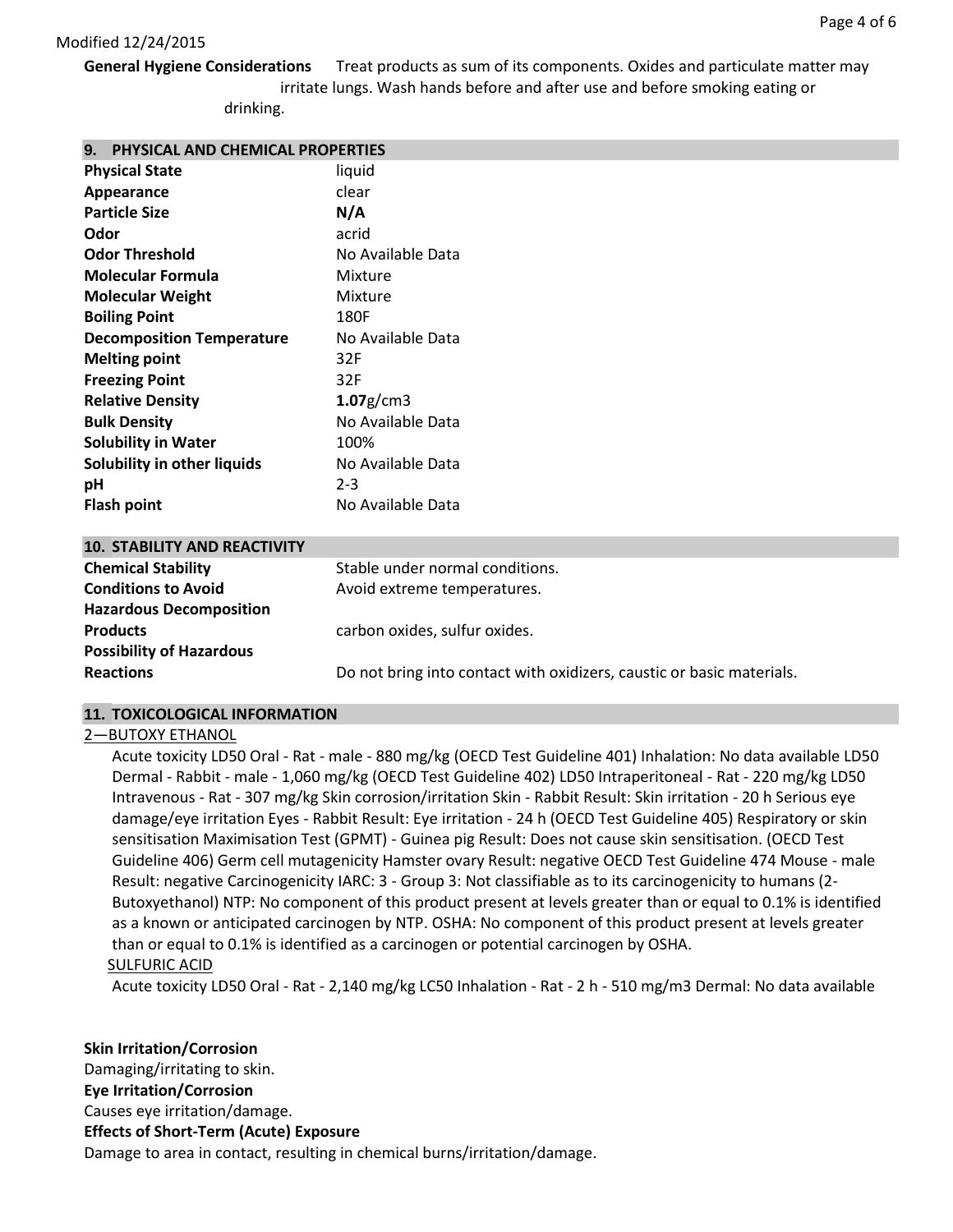# **Ingestion**

Liquid is toxic and damging to mouth, esophagus and stomach.

| <b>12. ECOLOGICAL TOXICITY</b> |                                                                                                                                                                                                                                                                                                                                                                                                                                                                      |
|--------------------------------|----------------------------------------------------------------------------------------------------------------------------------------------------------------------------------------------------------------------------------------------------------------------------------------------------------------------------------------------------------------------------------------------------------------------------------------------------------------------|
| <b>General Comments</b>        |                                                                                                                                                                                                                                                                                                                                                                                                                                                                      |
| 2-BUTOXYETHANOL                |                                                                                                                                                                                                                                                                                                                                                                                                                                                                      |
|                                | Toxicity to fish static test LC50 - Oncorhynchus mykiss (rainbow trout) - 1,474<br>mg/l - 96 h (OECD Test Guideline 203)<br>Toxicity to daphnia and other aquatic invertebrates Immobilization EC50 -<br>Daphnia magna (Water flea) - 1,550 mg/l - 48 h (OECD Test Guideline 202)<br>Toxicity to algae Growth inhibition EC50 - Pseudokirchneriella subcapitata<br>(green algae) - 1,840 mg/l - 72 h (OECD Test Guideline 201) 12.2 Persistence and<br>degradability |
|                                | Biodegradability aerobic - Exposure time 28 d Result: 90.4 % - Readily<br>biodegradable                                                                                                                                                                                                                                                                                                                                                                              |

## **13. DISPOSAL CONSIDERATIONS**

Product: Offer surplus and non-recyclable solutions to a licensed disposal company. Contact a licensed professional waste disposal service to dispose of this material. Dissolve or mix the material with a combustible solvent and burn in a chemical incinerator equipped with an afterburner and scrubber.

Contaminated packaging: Dispose of as unused product.

## **14. TRANSPORT INFORMATION**

**Shipping Information UN No 2922 Corrosive liquid, toxic, n.o.s. (Hydrofluoric Acid) Hazard Class: 8 (6.1) Packing group: II Special Shipping Information** Not applicable. NFPA/HMIS 3 HEALTH 0 FLAMMABILITY 0 REACTIVITY

# **15. REGULATORY INFORMATION**

# **United States**

**SARA 302 Components T**he following components are subject to reporting levels established by SARA Title III, Section 302: Hydrofluoric acid CAS-No. 7664-39-3 Revision Date 1993-04-24 SARA 313 Components The following components are subject to reporting levels established by SARA Title III, Section 313: Hydrofluoric acid CAS-No. 7664-39-3 Revision Date 1993-04-24 **SARA 311/312** Hazards Acute Health Hazard, Chronic Health Hazard 2-Butoxyethanol CAS-No. 111-76-2 **Sulfuric acid CAS-No. 7664-93-9 Massachusetts Right To Know Components** 2-Butoxyethanol CAS-No. 111-76-2 Sulfuric acid CAS-No. 7664-93-9 Hydrofluoric acid 7664-39-3 1993-04-24

**Pennsylvania Right To Know Components**